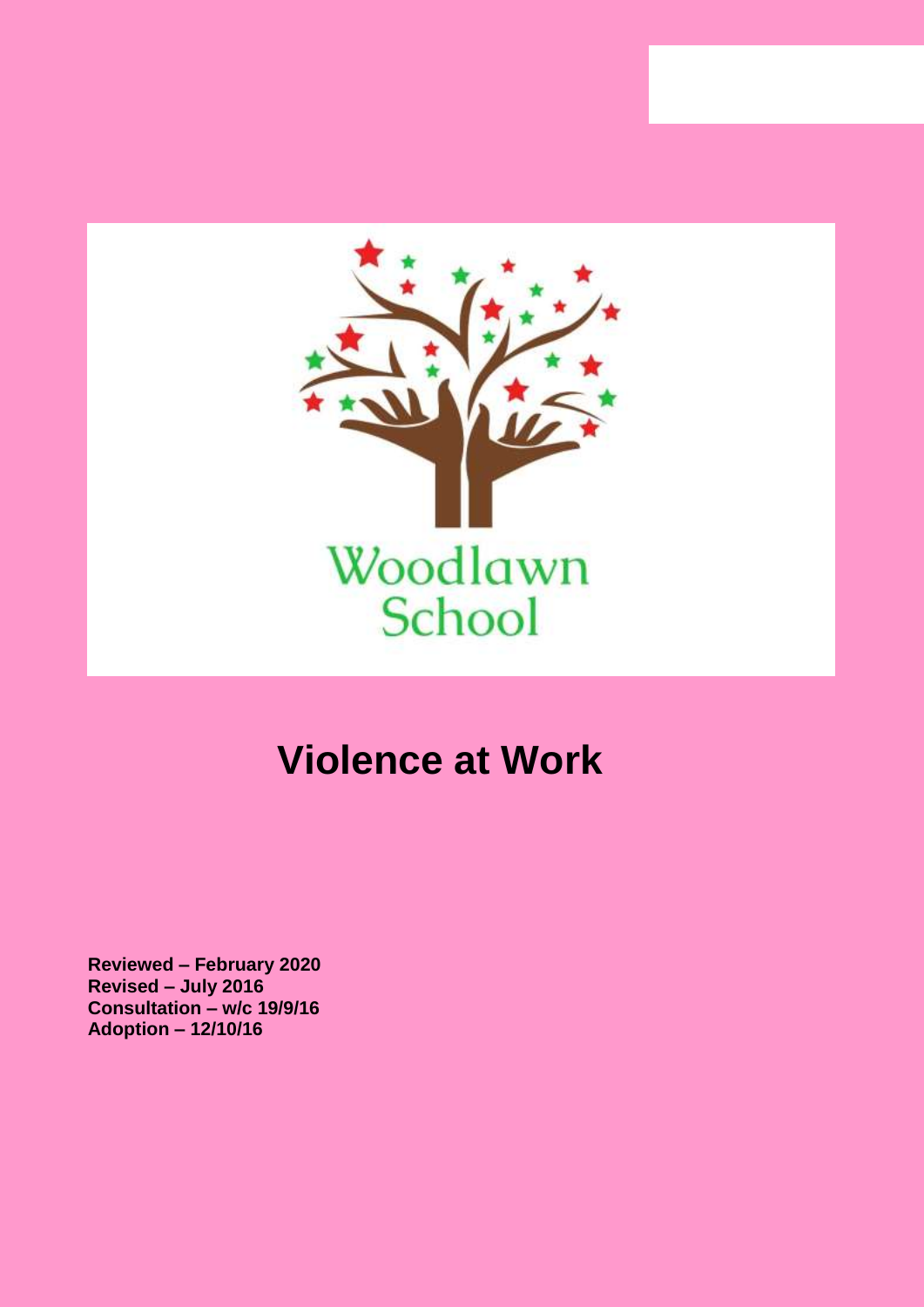#### **1. Introduction**

- 101 The Governing Body of Woodlawn School recognises that they have a legal duty to ensure, so far as reasonably practicable, the health, safety and welfare of its workers<sup>1</sup> and to take all reasonable steps to protect them from risk of injury due to violence at work.
- 102 This policy is therefore intended to assist the school in fulfilling this duty by providing a framework for minimising the risk of violence, as well as a procedure for dealing with acts of violence where they do occur.

# **2. Purpose & Scope**

- 201 In determining what constitutes an act of violence under this policy, the governors accept that it refers to "any incident in which a person is abused, threatened or assaulted in circumstances relating to their work"<sup>2</sup>. This wider definition will ensure that this policy will cover not only actions of violence such as physical assault, but also equally distressing or intimidating verbal or written aggression, including letters, emails, texts, social media etc.
- 202 Examples of such incidents of being abused, threatened or assaulted may include:
	- Actual physical assault, whether visible injury occurs or not
	- Threatening gestures and/or behaviour
	- Verbal or written abuse which causes personal offence or distress
	- Sexual, racial or other harassment
	- Damage to personal property
- 203 This policy must be made available to all workers who will be expected to familiarise themselves with its principles and the procedure for dealing with such incidents. The school will therefore ensure that relevant posters and leaflets will be displayed throughout schools identifying the importance of referral of incidents and the action the school will take should a worker behave in a violent and abusive manner.

## **3. Principles**

- 301 To ensure the environment in which workers undertaking their duties are as safe as possible the governing body have approved the following principles.
	- Any school based procedures introduced in support of this policy will be evaluated and modified in the light of experience and impact of new legislation.

 $\overline{a}$ <sup>1</sup> A Worker as defined by this policy includes those defined by section 230 of the Employment Rights Act 1996 (as a "contract of employment" or "contract for personal service"), together with school volunteers.

<sup>2</sup> Definition as defined by the Health & Safety Executive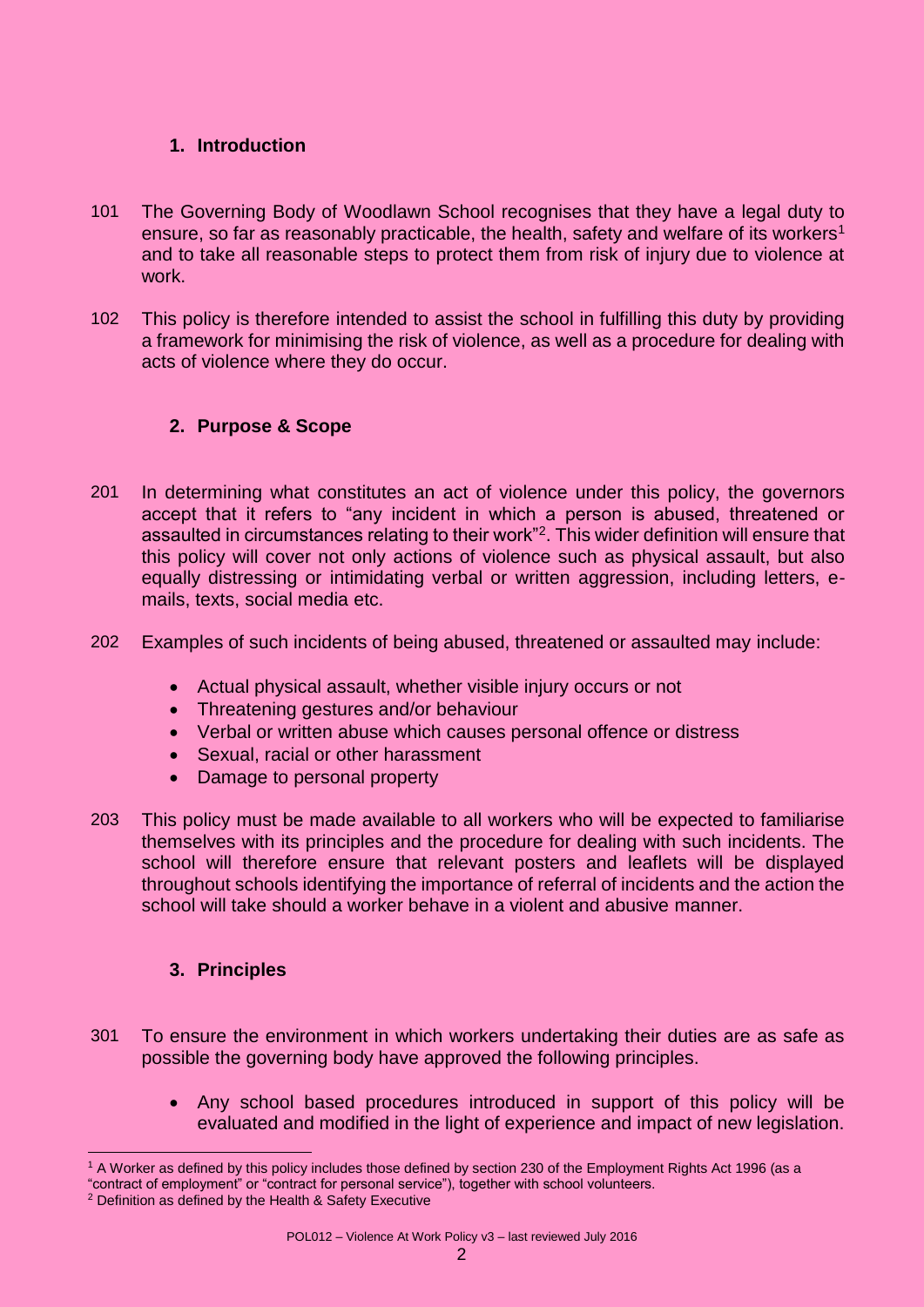- All risk assessments will be carried out across all work activities following any advice issued by the schools Health & Safety provider and that any measures identified commensurate to those risks will be implemented.
- All workers identified through the risk assessment process will be provided with training necessary to minimise risk to personal safety.
- All acts of violence, regardless of who has undertaken the act, will not be tolerated and will be dealt with via these school procedures. The Headteacher, following consultation with the chair of governors, has the right to refer matters to the police where deemed appropriate.
- All incidents of violence, where they occur, the first priority will be to the well being of the worker concerned.
- All incidents of violence against workers should be investigated as soon as possible after the event.
- All incidents will be reported using the electronic recording system operated by schools in North Tyneside<sup>3</sup>.
- All workers will be offered post incident support such as counselling.

# **4. Avoiding Potential Risk**

 $\overline{\phantom{a}}$ 

- 401 The Governing Body expects that all workers will be vigilant in assessing risk in their environment and reporting concerns to their immediate line manager or the Headteacher. The outcome of any risk assessments will be brought to the attention of workers affected who will be expected to carry out any actions identified to minimise personal risk. In undertaking any risk assessment reference should be made to the advice provided to schools by their Health & Safety Advisor<sup>4</sup>.
- 402 Headteachers should be alert to and help their workers to anticipate possible situations of violence. In doing so they should work with any appointed Health & safety representative within school to encourage workers to report such concerns. In addition, the establishment of effective systems for establishing workers' whereabouts and points of contact should be developed.
- 403 Workers have a responsibility to inform their Headteacher if they anticipate entering into a situation where they might be at risk to allow for an appropriate risk assessment to be undertaken. They should not, knowingly, place themselves in situations of danger without having sought advice and taken suitable precautions, for example:
	- Before entering a situation of anticipated risk the worker should ensure that the Headteacher is informed of where they will be and when they expect to exit the situation.
	- Before undertaking work in the classroom the Headteacher should ensure that new workers to the school are familiar with the school behaviour management policy and procedures as part of their induction process, to minimise any risk of disruption by existing pupils or those transferring to the school.

<sup>3</sup> Where a school does not have access then the Health & Safety Team or Trade Union/Professional Association should be contacted to provide a paper reporting form.

<sup>4</sup> Advice on undertaking a Risk Assessment can be found in the Health & Safety Section of the "Schools HR Intranet" site.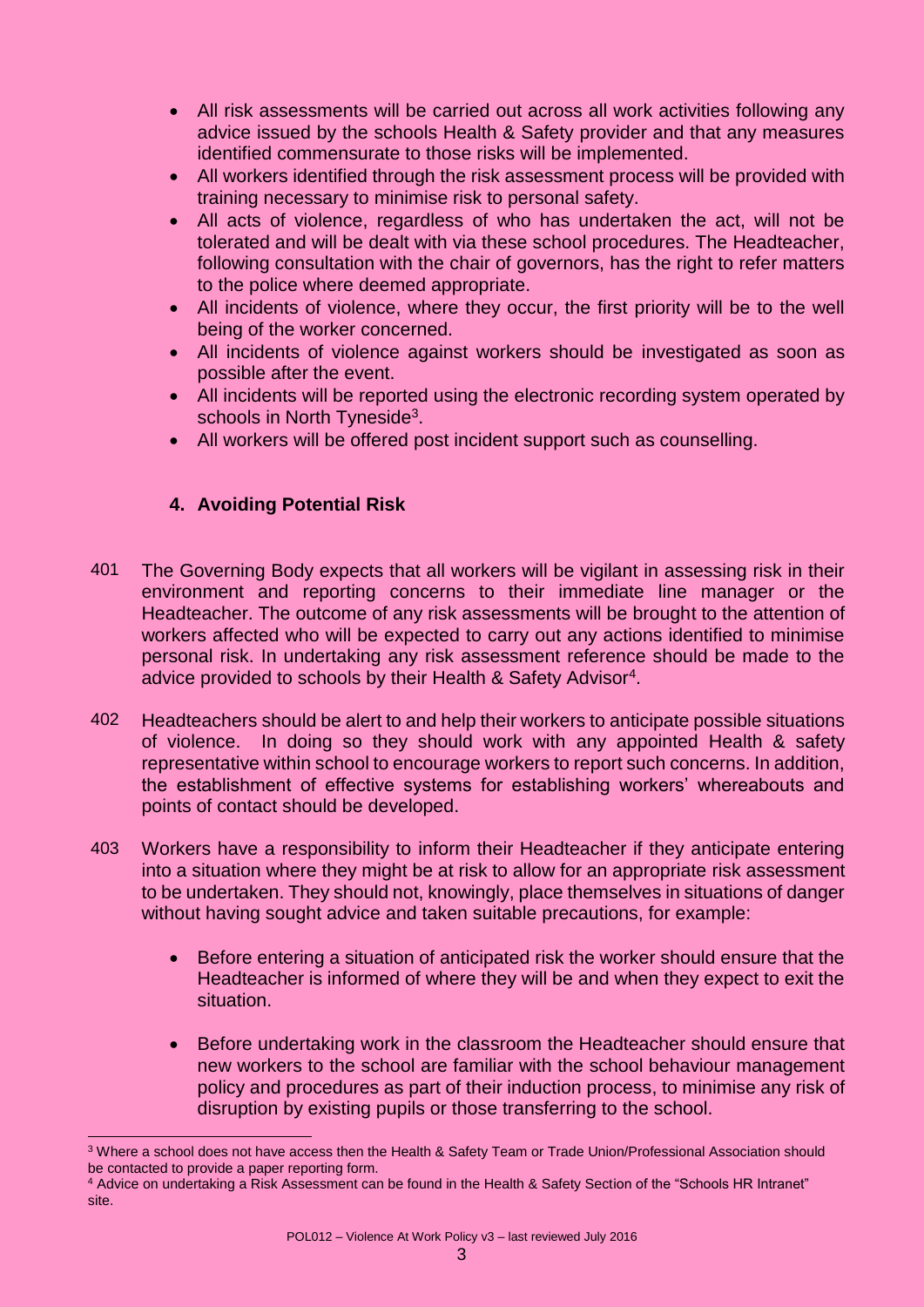- The Headteacher should arrange for staff to be accompanied on home visits and other work sites that have been identified as potential risk. Where workers undertake home visits or work late in the evening training on Lone Working will be made available.
- It should be recognised that some activities take place away from the school such as field trips, sporting activities etc and in such cases it will be expected that workers refer to the 'Health and Safety of Pupils on Educational Visits' guidance previously circulated (amended March 2016) to schools.
- 404 The Headteacher will consult with school health and safety representatives and where necessary with their partners via the "Council and Schools Health and Safety Forum" over possible risks.

# **5. Investigating and reporting incidents**

- 501 Workers have a right to expect sensitive support from their Headteacher where they report concerns about, suffer, or witness incidents of violence. Where such reports are made to the Headteacher the following procedure will be followed.
- 502 Any worker who is the victim of, or witness to, violence at work must report this incident to the Headteacher who in turn will arrange to meet with the worker concerned to obtain the facts of the incident, offer appropriate support (inclusive of Occupational Health) and assess the level of any ongoing contact with the perpetrator<sup>5</sup>. It will be the responsibility of the Headteacher to inform the Chair of Governors on the same day when an incident has occurred.
- 503 As part of any investigation the Headteacher should ensure that factual written statements are obtained as soon as possible from the worker concerned and any witnesses, together with their names and addresses. They should then ensure that this information is attached to the electronic incident report form or forwarded to the Health and Safety Adviser for Schools.
- 504 The Headteacher should arrange for completion of the electronic incident report form in consultation with the worker without any unreasonable delay. Alternatively, the worker can complete the electronic form and have it verified by the Headteacher. If the worker is absent for over seven days (or it is believed they will be absent over seven days), or cannot continue with normal duties due to the incident of violence, the electronic form must be ticked 'yes' for RIDDOR reportable<sup>6</sup>.

Any incident which results in an absence from work must also be notified to the Schools Health & Safety Adviser by telephone on 6435008

 $\overline{a}$ <sup>5</sup> In any discussions with the Headteacher about an incident of violence, inclusive of any electronic recording of an incident, the worker should be reminded of their opportunity, if they wish, to be accompanied by either a work colleague or a representative of their Trade Union/Professional Association.

<sup>6</sup> There is a legal requirement under the Reporting Injuries, Diseases and Dangerous Occurrence Regulations 1995 to report such cases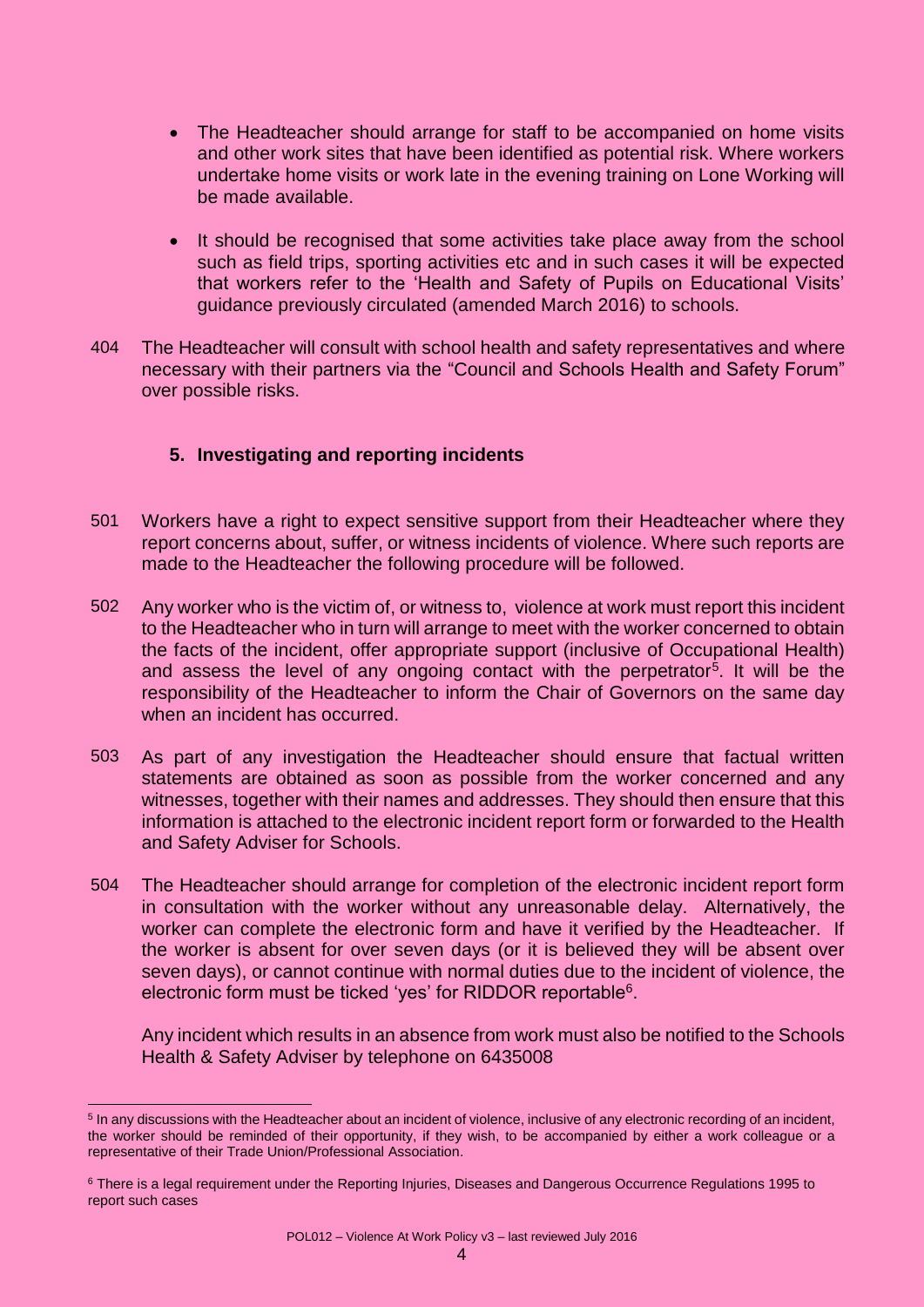- 505 The Headteacher will regularly review the progress of any investigation being undertaken by their Health & Safety Advisor and where the incident is a RIDDOR reportable incident the Health & Safety Executive (HSE), keeping the victim of the assault fully informed of the Schools' position. They will also be responsible for informing the worker who was assaulted, when the investigation is considered by the School to be concluded.
- 506 In addition to any health & safety review the school reserve the right to take any appropriate action against a perpetrator (whether classed as a worker or not) such as:
	- Where the perpetrator is an employee reference may be made to the school disciplinary policy and procedure to determine appropriate action.
	- Where the perpetrator is a pupil reference may be made to the school behaviour management policy and procedures to determine appropriate action.
	- Where the perpetrator is a parent/carer/visitor reference may be made to barring the individual from school premises<sup>7</sup>.
	- Where the perpetrator is an agency worker a request may be made to the agency for their withdrawal and reference made to the agency's own procedures relating to conduct
	- Where the perpetrator is acting under a "contract for service" reference may be made to the obligations within the relevant contract with the school.
- 507 Reporting an incident of violence at work to the police remains a right of the victim. In addition, although the victim's wishes will always be taken into consideration, in certain circumstances the Headteacher, in consultation with the chair of Governors, may need to refer the incident to the police.
- 508 If a decision to prosecute is made by the police, or the victim, and the victim is required to give evidence in court, the School will grant leave of absence with pay to facilitate their attendance at court. Witnesses employed by the School will also be granted paid leave of absence to give evidence.

## **6. Recording of incidents**

 $\overline{\phantom{a}}$ 

- 601 Every incident of threatened or actual violence to a worker must be recorded, following the procedure laid down in this policy. All cases of injury or assault on workers will therefore be recorded by using the electronic incident reporting system $8$ .
- 602 A central record of such incidents will be maintained by the LA (by the LA Health & Safety team) and they will submit a quarterly report to the council and schools Health and Safety Forum. A copy of the recommendations of such meetings will be forwarded to Health and Safety Advisors for Schools, for consideration and determination of any appropriate action.

POL012 – Violence At Work Policy v3 – last reviewed July 2016

<sup>7</sup> Schools have powers under the 1996 Education Act (Section 547) to deal with nuisances or disturbances on school premises inclusive of injunction barring entry. Detailed advice and guidance may be sought from NTC Legal (where a school has bought into the relevant SLA) as to the relevant steps involved.

<sup>&</sup>lt;sup>8</sup> Where a school does not have access then the Health & Safety Team or Trade Union/Professional Association should be contacted to provide a paper reporting form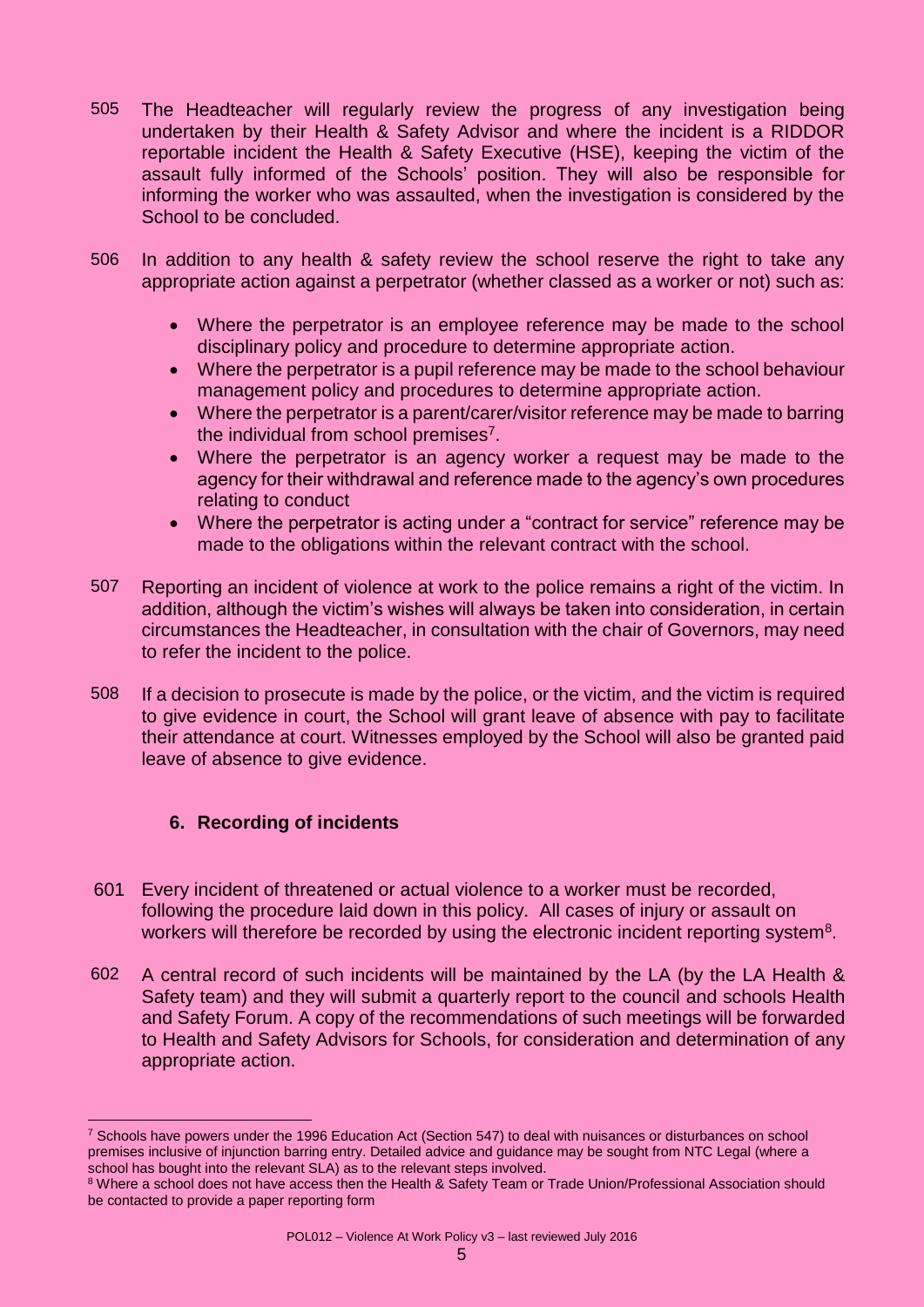#### **7. Monitoring and Review**

- 701 This policy will be monitored and reviewed regularly against the needs of the school. Effective monitoring procedures are necessary to;
	- Regularly reassess the risk of violence
	- Reassess the effectiveness of countermeasures
	- Assess how the policy is being implemented in the school
	- Identify new measures which may be necessary to enhance the effectiveness of the policy
- 702 It is therefore important to ensure that every incident of threatened or actual violence to a worker is recorded. In addition to referral to the Health & Safety Advisor to schools, termly reports should be submitted to the appropriate Governing Body Committee by the Headteacher, and an Annual Report should be received by the full Governing Body relating to the number and nature of incidents recorded (including a nil report) under this policy.

## **8. Support to the Victim**

- 801 The Governing Body will take steps to ensure that appropriate insurance is in place to cover workers against injuries caused by third parties in the course of their activities. The school will, without accepting any liability, consider all applications for reimbursement of workers for loss of, or damage to, personal possessions in the course of their duties. Claims can also be made to the criminal injuries compensation authority.
- 802 Support can be offered to workers such as referral to Occupational Health, use of Counselling or Mediation services on a case by case basis.

#### **9. Useful Contacts**

901 Further advice and support can also be accessed from your Health & Safety Advisor as follows:

| Name          | Role           | <i>Telephone</i> | E-mail                                   |
|---------------|----------------|------------------|------------------------------------------|
| Health<br>& l | General 1 0191 |                  | HealthandSafetyTeam@northtyneside.gov.uk |
| Safety Team   |                | Number 1643 5008 |                                          |